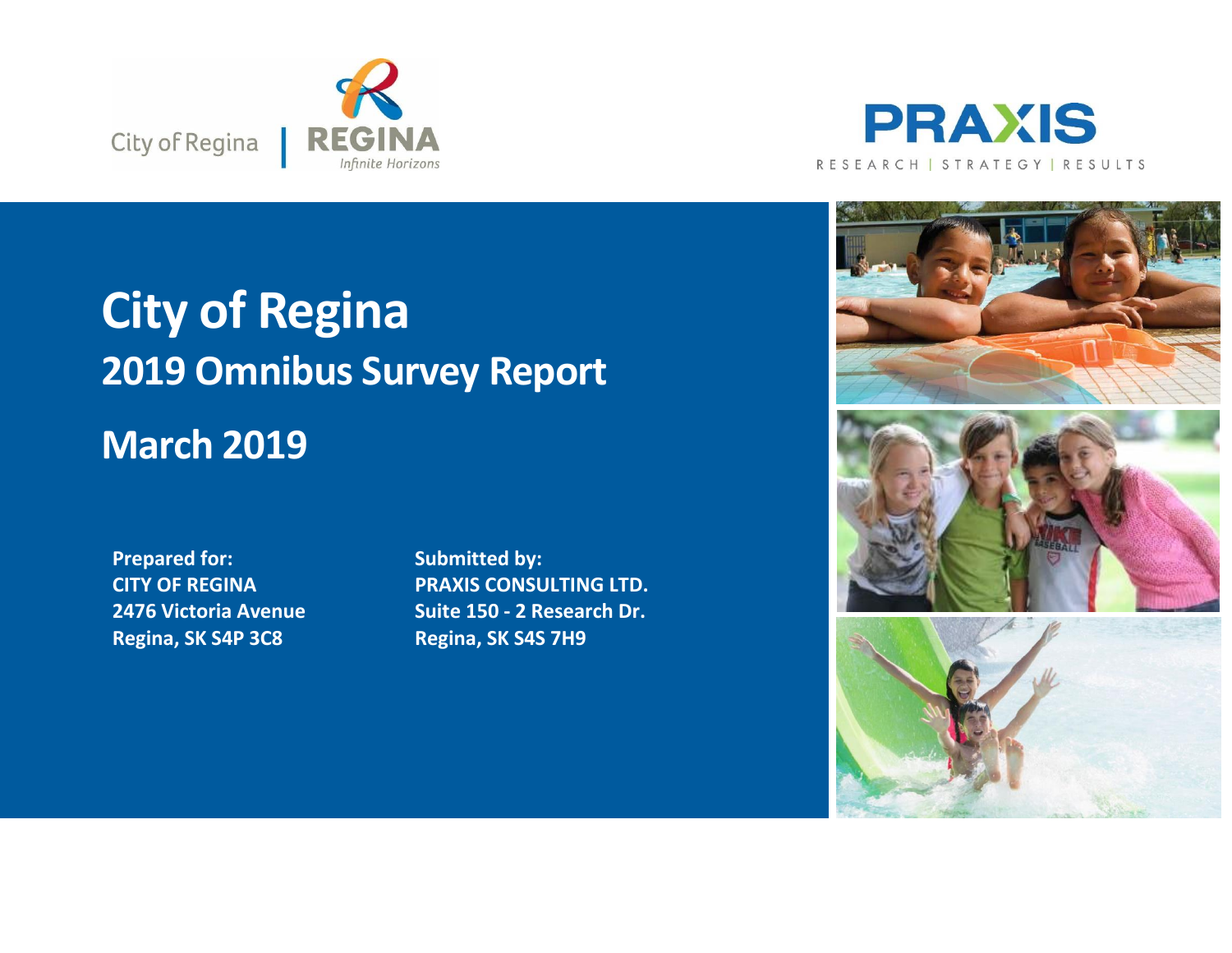## **Contents**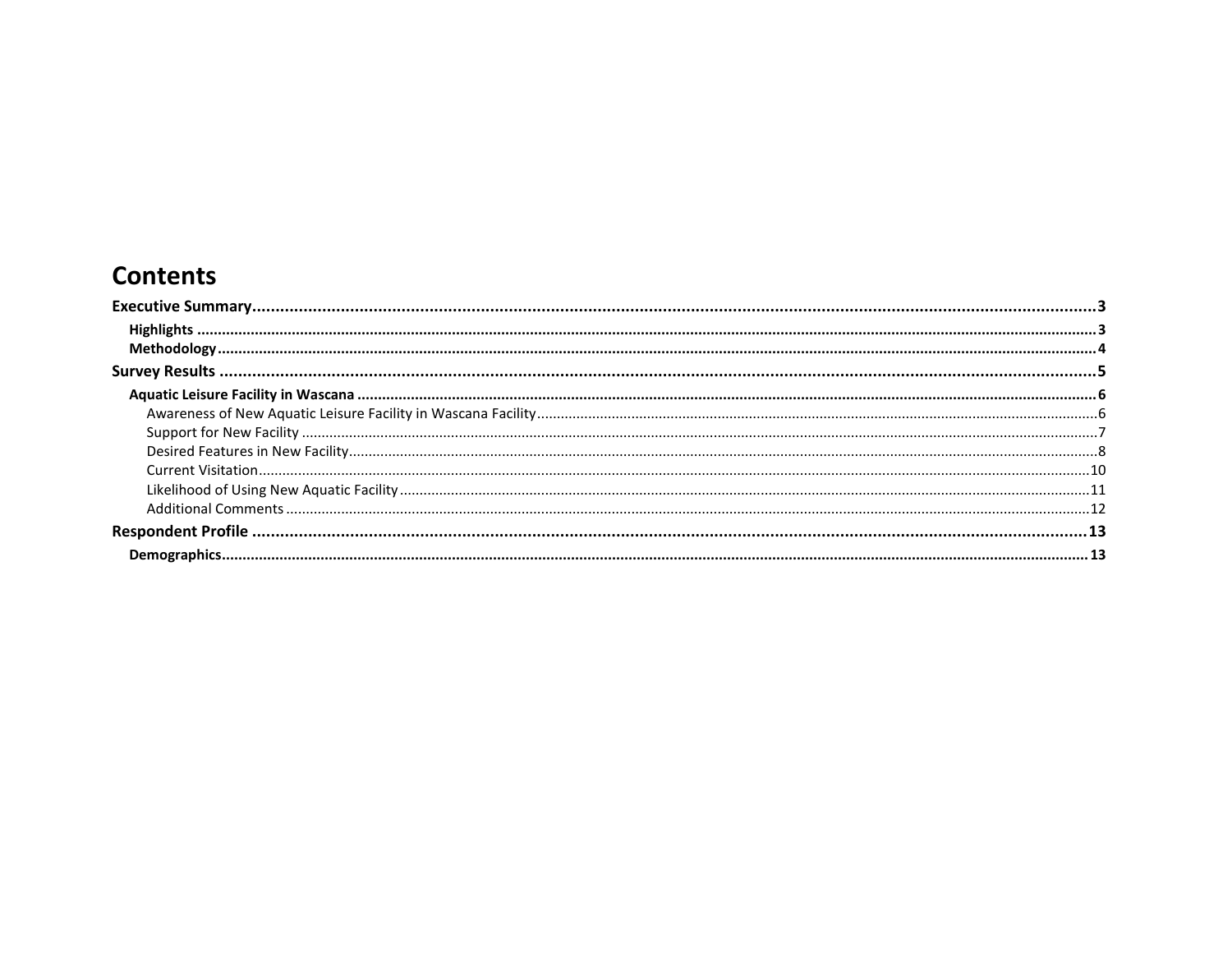**City of Regina 2019 Omnibus Survey Report**

# **Executive Summary**

On behalf of the City of Regina, Praxis conducted an online community omnibus survey with a crosssection of Regina adults. The objective is to explore perceptions on various topical issues—including the new aquatic facility in Wascana Park. Highlights are presented in this report.

## <span id="page-2-0"></span>**Highlights**

#### **NEW OUTDOOR AQUATIC FACILITY**

#### **6 out of 10 Aware of Outdoor Aquatic Facility in Wascana**

 Six out of ten (57%) respondents have recently seen or heard something about the outdoor aquatic facility in Wascana Park.

#### **7 out of 10 Support New Aquatic Facility in Park**

 Respondents are informed that the City of Regina is beginning work on a new city-wide outdoor aquatic facility in Wascana Park, as the existing pool has reached the end of its useful life. Hearing this, seven out of ten (70%) respondents say they support a new outdoor aquatic facility in Wascana—including four out ten (39%) who 'strongly support' the project.

#### **Lap Swimming Most Desired Feature in New Facility**

- Lap swimming is the most desired feature in the new outdoor aquatic facility, with 38% of respondents ranking it in their top three most important features.
- Diving is the second most important feature, at 29% of respondents. Hot tub and multiple water slides tie as the third most important feature, at 26%.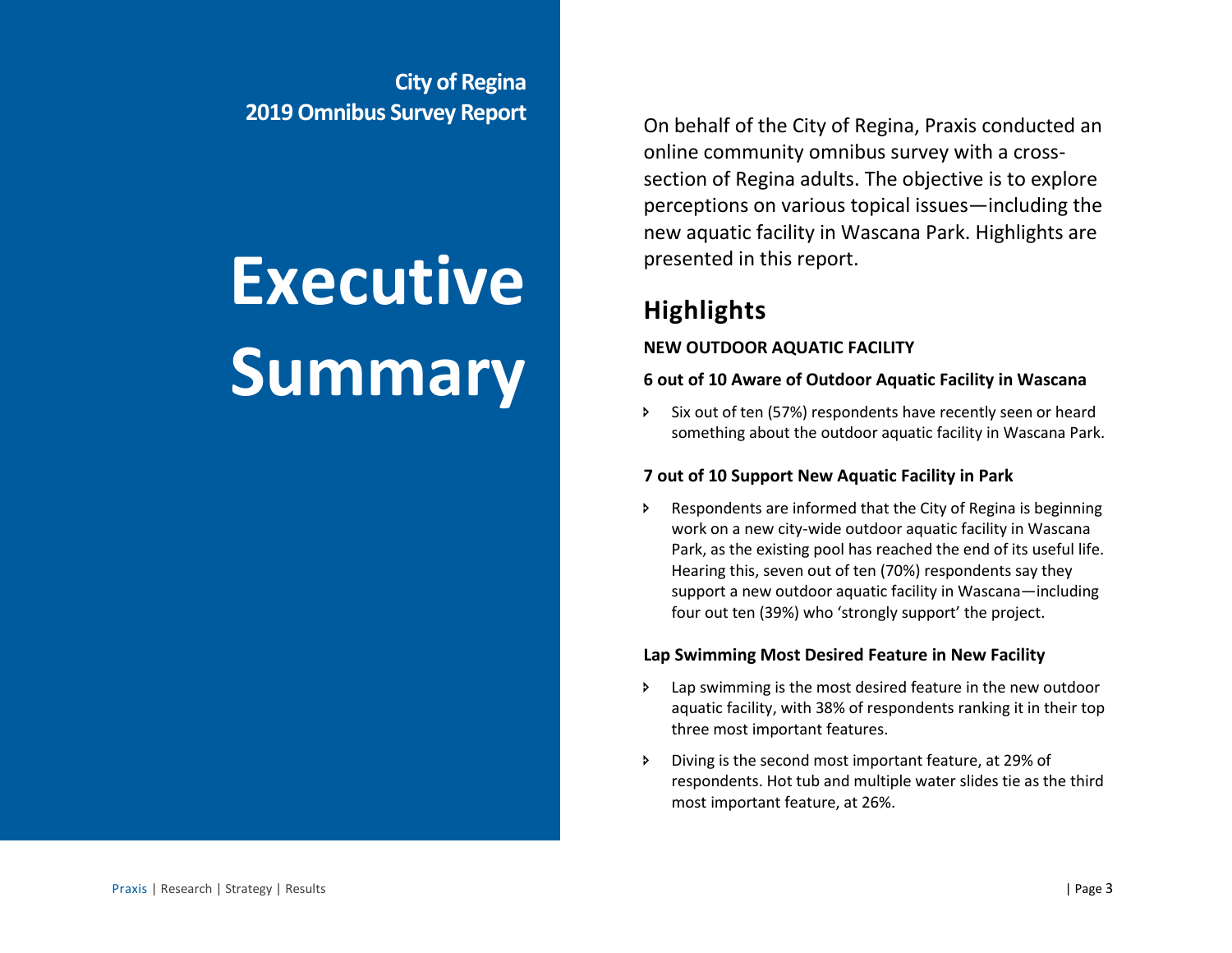#### **7 out of 10 Have Visited Wascana Pool**

- Seven out of ten (68%) respondents say they, or someone in their household, has visited the current Wascana Pool.
- Of these respondents, two out of ten (19%) visited Wascana Pool within the last year. Another 25% visited 1 to 2 years ago and 17% 3 to 5 years ago. The largest percentage (39%) say they visited over five years ago.

#### **8 out of 10 Likely to Use New Wascana Aquatic Facility**

 Eight out of ten (76%) respondents say they will likely use the new city-wide outdoor aquatic facility at Wascana Park once it opens—included 38% who are 'very likely' to do so.

## <span id="page-3-0"></span>**Methodology**

As part of the City of Regina's regular public engagement on community initiatives, Praxis conducted an online omnibus survey in March 2019. The survey explores Regina residents' perceptions and awareness levels of various topical issues, including a new outdoor aquatic facility in Wascana Park.

#### **Survey Design**

Our firm designed the survey questionnaire in consultation with the City of Regina. It was programmed into an online survey platform and pre-tested to ensure the questions flowed efficiently and incorporated correct branching and skip patterns. A sample frame was developed for an online community panel partner to collect feedback representative and reflective of Regina's population.

Quota blocks were used to help facilitate reasonable representation of demographic characteristics; the data is also weighted to approximate Statistics Canada demographics in terms of age. A total of 500 online surveys were completed with Regina residents age 18 years and older between March 1<sup>st</sup> to 7<sup>th</sup>, 2019.

#### **Analysis**

Responses sourced from an online community panel technically constitute a non-probability sample (since respondents self-select). The margin of error for a comparable probability-based survey (i.e. all telephone) with a random sample of 514 respondents is plus or minus 4.3%, with a 95% confidence interval (19 times out of 20). The margin of error is larger for subgroups (i.e. age).

This report presents the analysis of survey data, including frequency tables and charts. The survey includes several open-end questions; our firm has reviewed and categorized responses into high level themes to encapsulate key aspects of public feedback.

#### **Our Company**

Praxis is a Saskatchewan-based strategy and research firm with offices in Regina and Saskatoon that brings together some of Saskatchewan's top management consulting practitioners. Our firm specializes in community and business intelligence, including focus groups, online and telephone surveys, and community engagement forums. Our work has been used in policy development, issue management, business planning, membership support, service quality management, community relations, public affairs and advocacy.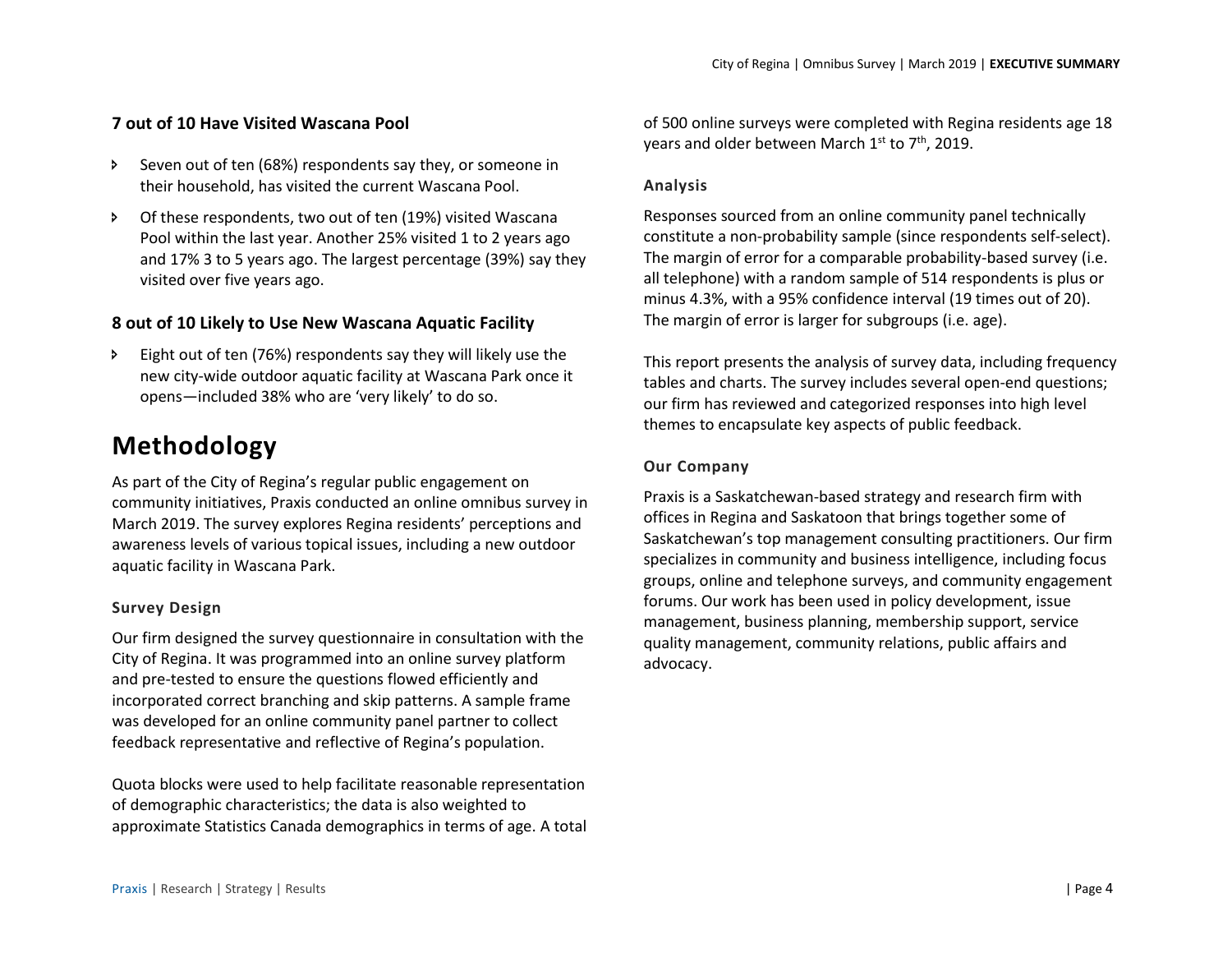**City of Regina 2019 Omnibus Survey Report**

## **Survey Results**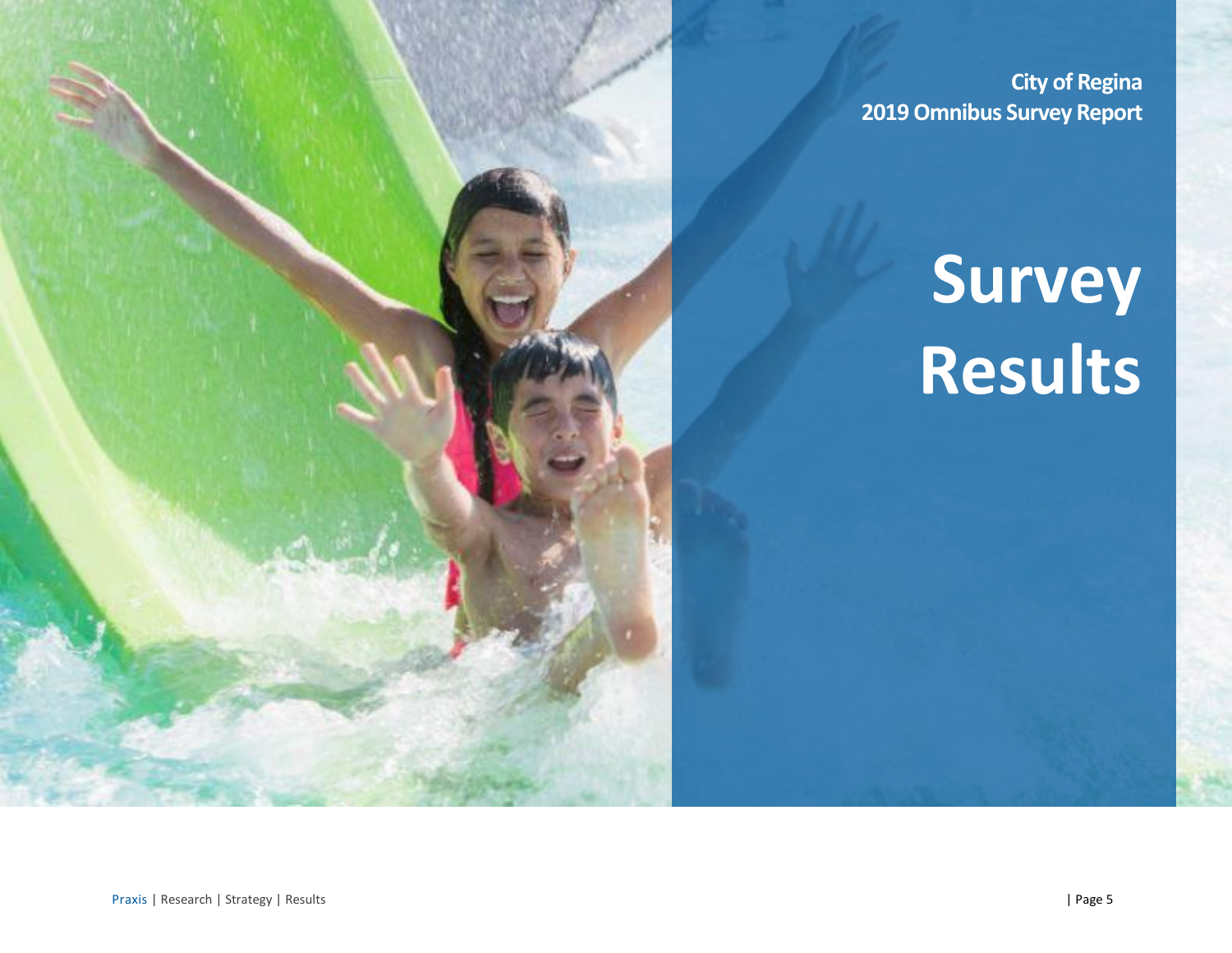## <span id="page-5-0"></span>**Aquatic Leisure Facility in Wascana**

### <span id="page-5-1"></span>**Awareness of Outdoor Aquatic Facility**

- *Q. Have you seen or heard anything recently about the outdoor aquatic facility in Wascana Park?*
- Six out of ten (57%) survey respondents have recently seen or heard something about the outdoor aquatic facility in Wascana Park.
- Three out of ten (33%) have not heard anything, while one out of ten (9%) is unsure.
- Awareness of the new aquatic facility in Wascana Park is consistent across age groups as well as among respondents with and without children living at home.

#### **6 out of 10 Aware of Outdoor Aquatic Facility in Wascana**

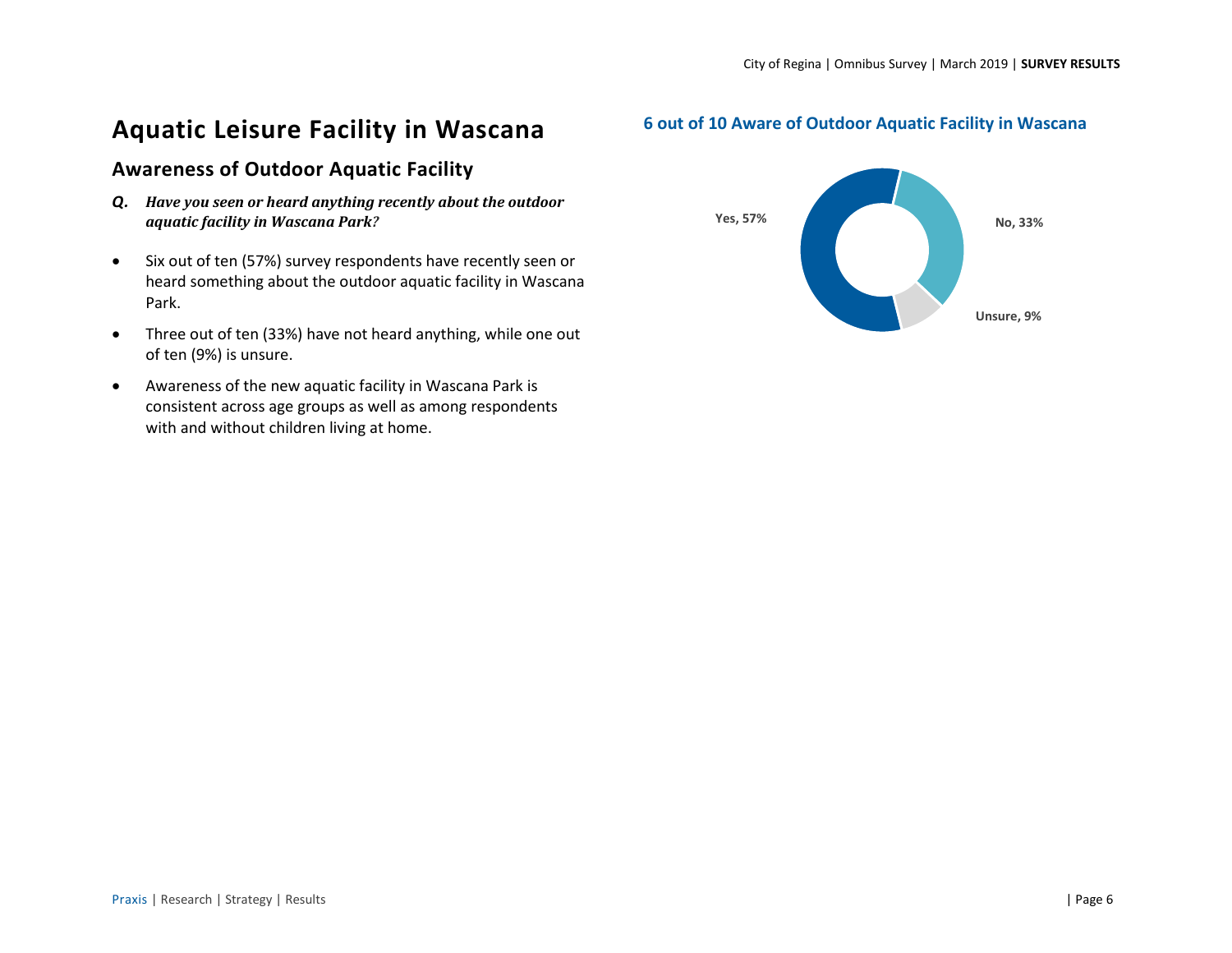### <span id="page-6-0"></span>**Support for New Facility**

- *Q. Using a scale of 1 to 5, where 1 means strongly oppose and 5 means strongly support, please indicate your level of support for the new outdoor aquatic facility in Wascana Park.*
- Respondents are informed that the City of Regina is beginning work on a new city-wide outdoor aquatic facility in Wascana Park, as the existing pool has reached the end of its useful life.
- Hearing this, seven out of ten (70%) respondents say they support a new outdoor aquatic facility in Wascana—including four out ten (39%) who 'strongly support' the project.
- **Ages 18-54 are the most supportive—78% strongly or somewhat support a new aquatic facility in Wascana.**
- **Respondents with children at home are also more supportive than those without children at home—82% strongly or somewhat support a new aquatic facility in Wascana.**

#### **Awareness Has Modest Impact on Support.**

- Awareness of the new aquatic facility in Wascana Park has a modest impact on support for the facility:
	- o 74% of those who are aware of the new facility support it, versus 17% who do not
	- o 70% of those who are not aware of the new facility support it, versus 23% who do not.

#### **7 out of 10 Support New Aquatic Facility in Wascana**

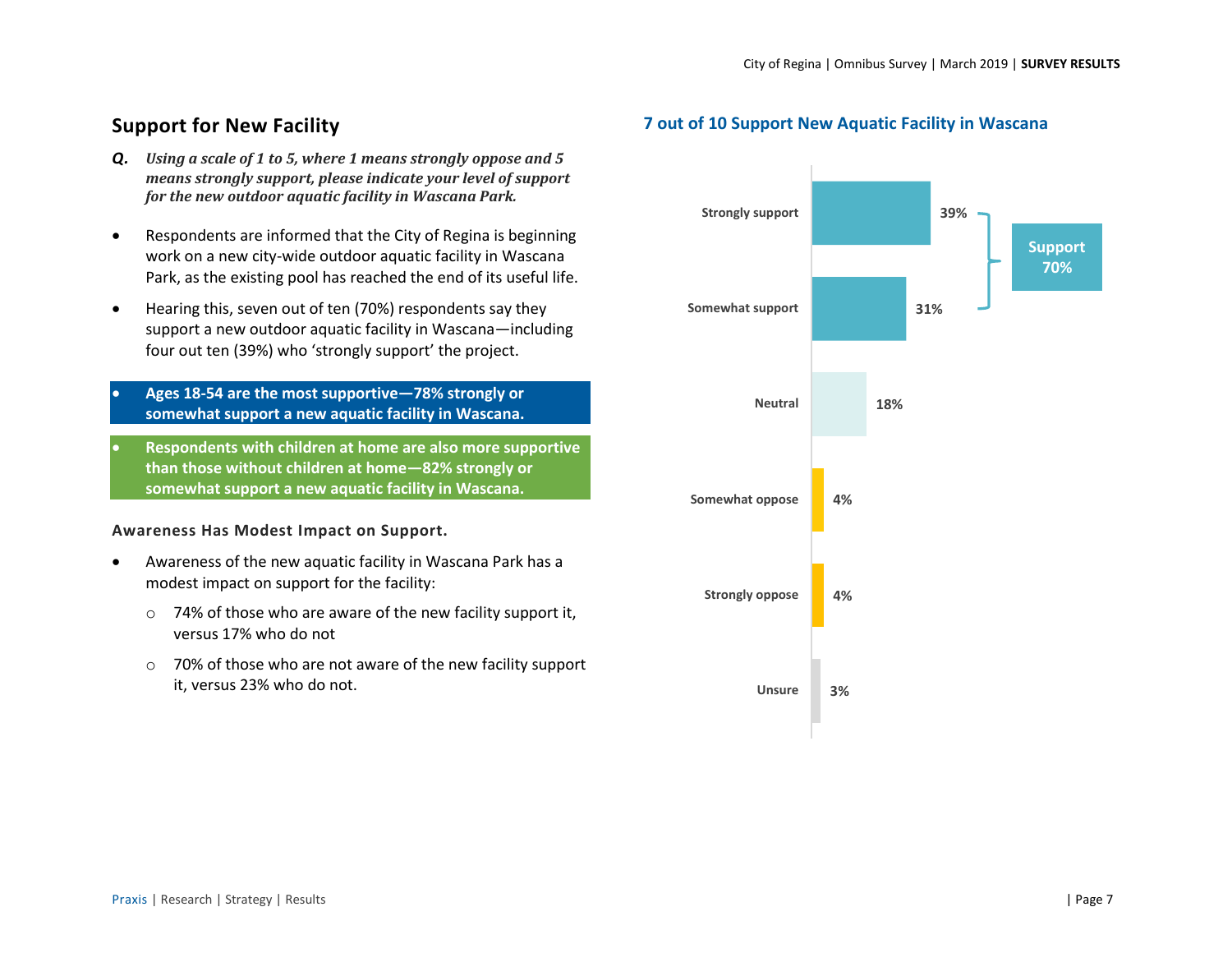### <span id="page-7-0"></span>**Desired Features in New Facility**

- *Q. The following features may be included in the new Wascana Park outdoor aquatic facility. Please rank them from most important to least important to you.*
- Lap swimming is the most desired feature in the new outdoor aquatic facility, with 38% of respondents ranking it in their top three most important features.
- Diving is the second most important feature, at 29% of respondents. Hot tub and multiple water slides tie as the third most important feature, at 26%.
- Walk-in entry and single water slide tie as the fourth most important feature, at 24%, while having a playground nearby is the fifth most important feature, at 21%.
- Other features closely follow: lazy river feature (20%), spray park (20%) and wave pool (18%).
- The close grouping suggests that most features on the list are at least somewhat important to respondents, but aside from lap swimming, no single feature dominates as a "must-have."

#### **Lap Swimming Most Desired Feature in New Aquatic Facility**



*Multiple response allowed*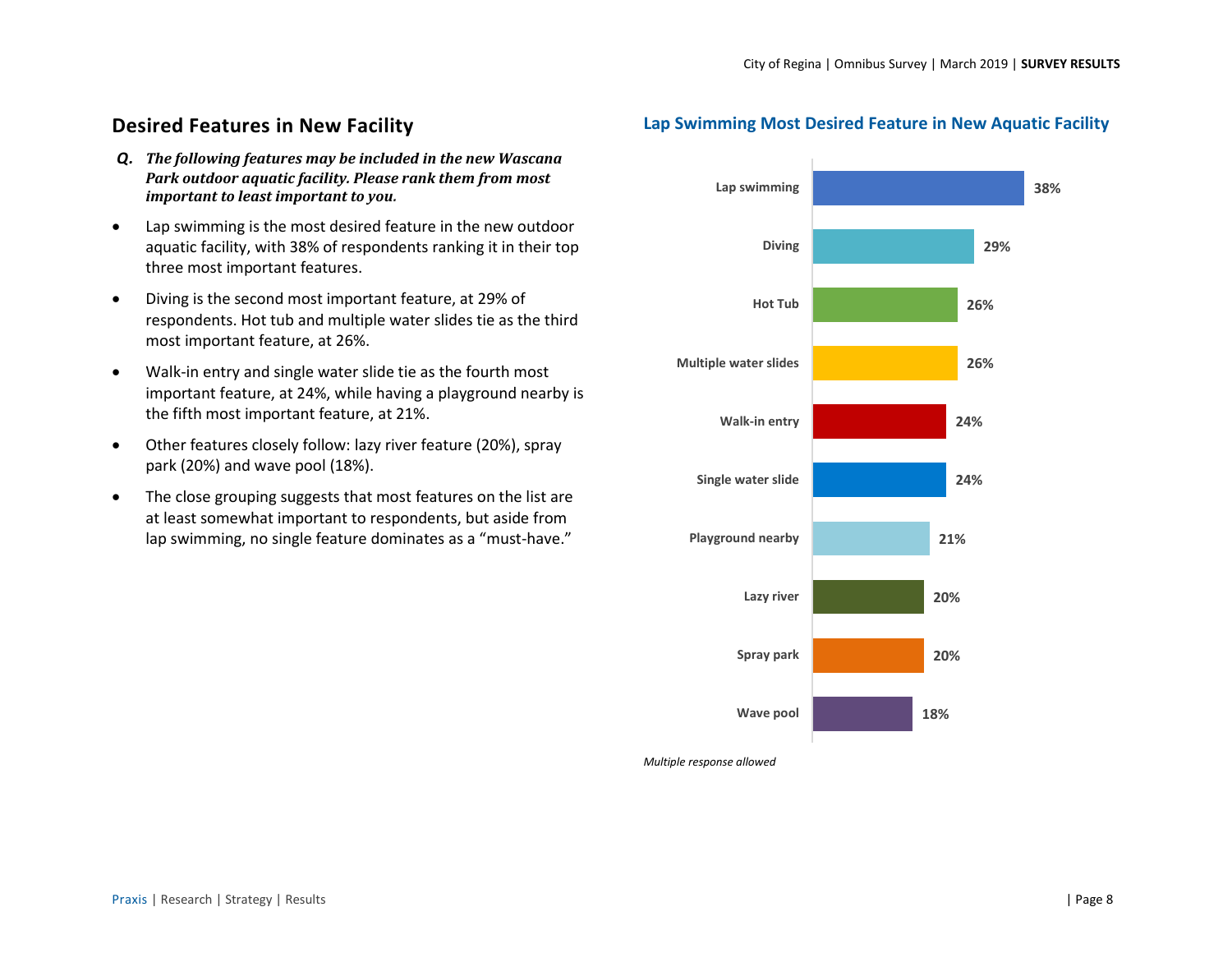|                              | 1st<br>choice | 2nd<br>choice | 3rd<br>choice | 4th<br>choice | 5th<br>choice | 6th<br>choice | 7th<br>choice | 8th<br>choice | 9th<br>choice | 10th<br>choice | Top 3<br>rank |
|------------------------------|---------------|---------------|---------------|---------------|---------------|---------------|---------------|---------------|---------------|----------------|---------------|
| Lap swimming                 | 18%           | 5%            | 15%           | 3%            | 6%            | 6%            | 6%            | 6%            | 3%            | 23%            | 38%           |
| <b>Diving</b>                | 12%           | 8%            | 9%            | 5%            | 12%           | 13%           | 8%            | 8%            | 7%            | 8%             | 29%           |
| <b>Multiple water slides</b> | 5%            | 9%            | 12%           | 7%            | 12%           | 10%           | $9%$          | 9%            | 7%            | 8%             | 26%           |
| Hot tub                      | 7%            | 11%           | 8%            | 10%           | 6%            | 5%            | 11%           | 5%            | 7%            | 6%             | 26%           |
| Single water slide           | 8%            | 8%            | 8%            | 8%            | 9%            | 11%           | $9%$          | 8%            | 12%           | 6%             | 24%           |
| Walk-in entry                | 9%            | 9%            | 6%            | 6%            | 8%            | 3%            | 6%            | 8%            | 11%           | 7%             | 24%           |
| Playground nearby            | 8%            | 7%            | 6%            | 9%            | 9%            | 13%           | 7%            | 11%           | $8%$          | 7%             | 21%           |
| Spray park                   | 6%            | 9%            | 5%            | 10%           | 8%            | 7%            | 8%            | 12%           | $8%$          | 7%             | 20%           |
| Lazy river                   | 6%            | 7%            | 7%            | 10%           | 6%            | 9%            | 8%            | 7%            | 9%            | 6%             | 20%           |
| Wave pool                    | 5%            | 6%            | 7%            | 11%           | 8%            | 7%            | 9%            | 8%            | 9%            | 5%             | 18%           |
| *Multiple response allowed   |               |               |               |               |               |               |               |               |               |                |               |

#### **Overall Ranking of Possible Features of New Outdoor Aquatic Facility in Wascana Park**

| Age impacts top 3 desired features: |                                                                                                                    |  | Having kids living at home also impacts top 3 desired features:                                       |  |  |  |  |  |
|-------------------------------------|--------------------------------------------------------------------------------------------------------------------|--|-------------------------------------------------------------------------------------------------------|--|--|--|--|--|
| <b>O</b>                            | 18-34: single slide, lap swimming, multiple slides<br>(diving, nearby playground are 4th and 5th desired features) |  | Kids at home: lap swimming, hot tub, walk-in entry<br>(diving, multiple water slides are 4th and 5th) |  |  |  |  |  |
| $\bullet$                           | 35-54: lap swimming, diving, multiple slides<br>(walk-in entry, hot tub are 4th and 5th)                           |  | No kids at home: lap swimming, diving, multiple slides<br>(hot tub, single slide are 4th and 5th)     |  |  |  |  |  |
|                                     | 55+: lap swimming, diving, hot tub<br>(walk-in entry, lazy river are 4th and 5th)                                  |  |                                                                                                       |  |  |  |  |  |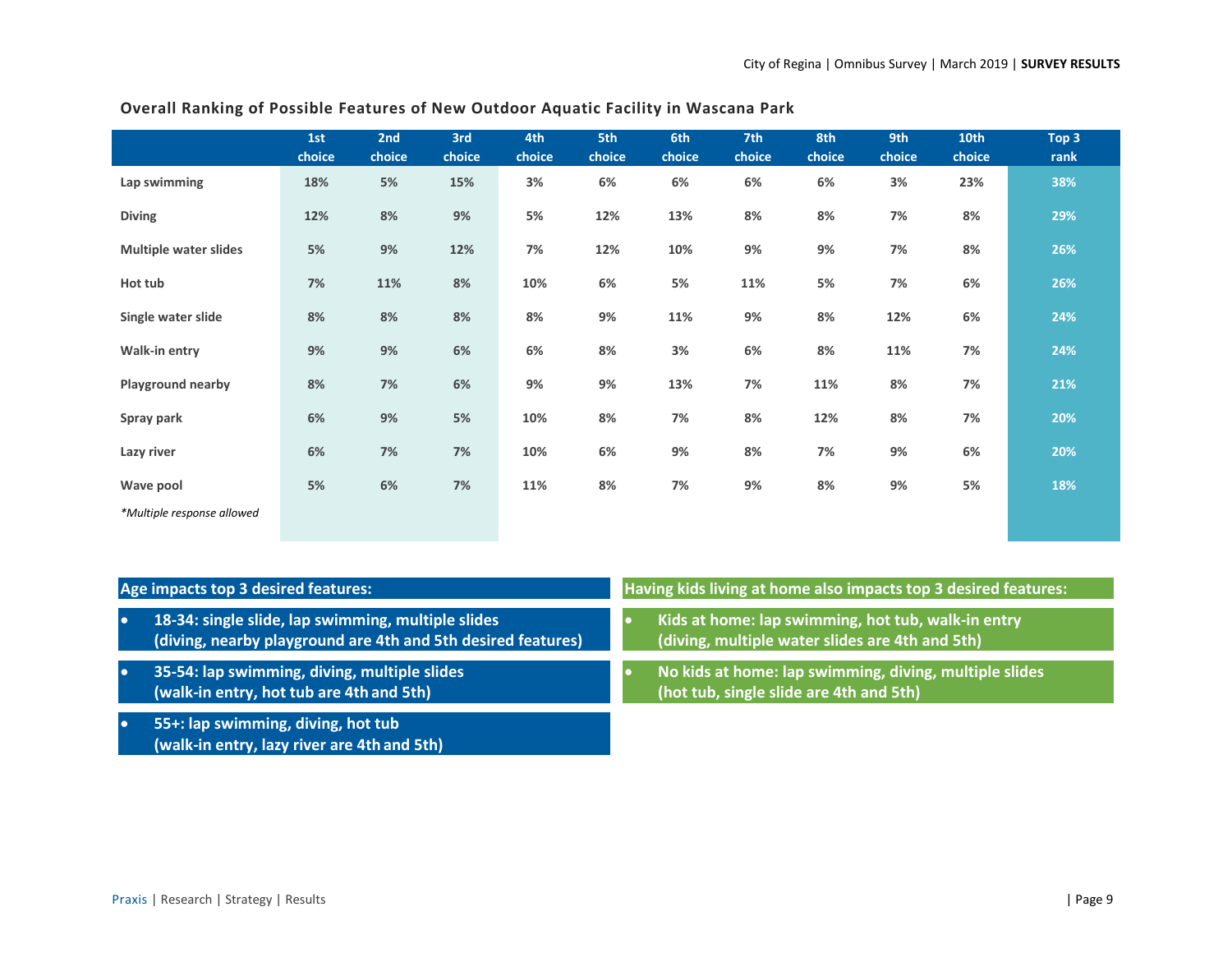#### <span id="page-9-0"></span>**Current Visitation**

#### **7 out of 10 Have Visited Wascana Pool**

*Q. Have you or someone in your household ever visited the current Wascana Pool?*



- Seven out of ten (68%) respondents say they, or someone in their household, has visited the current Wascana Pool.
- **Older respondents are more likely to have visited Wascana Pool: 76% of ages 55+ vs. 57% of ages 18-34.**
- **Respondents with children at home are only slightly more likely to have visited than those without children.**

#### *Q. If yes, when was your last visit?*

• Of these respondents, two out of ten (19%) visited Wascana Pool within the last year. Another 25% visited 1 to 2 years ago and 17% 3 to 5 years ago. The largest percentage (39%) say they visited over five years ago.

#### **2 out of 10 Visited Wascana Pool in Past Year**



- **Young people are most likely to have visited Wascana Pool: within the last year (30%), ages 35-54 from 1 to 2 years ago (34%) and ages 55+ over five years ago (57%).**
- **29% of respondents with children at home visited within the last year, another 36% from 1-2 years ago, vs. 46% of those without children at home who visited over 5 years ago.**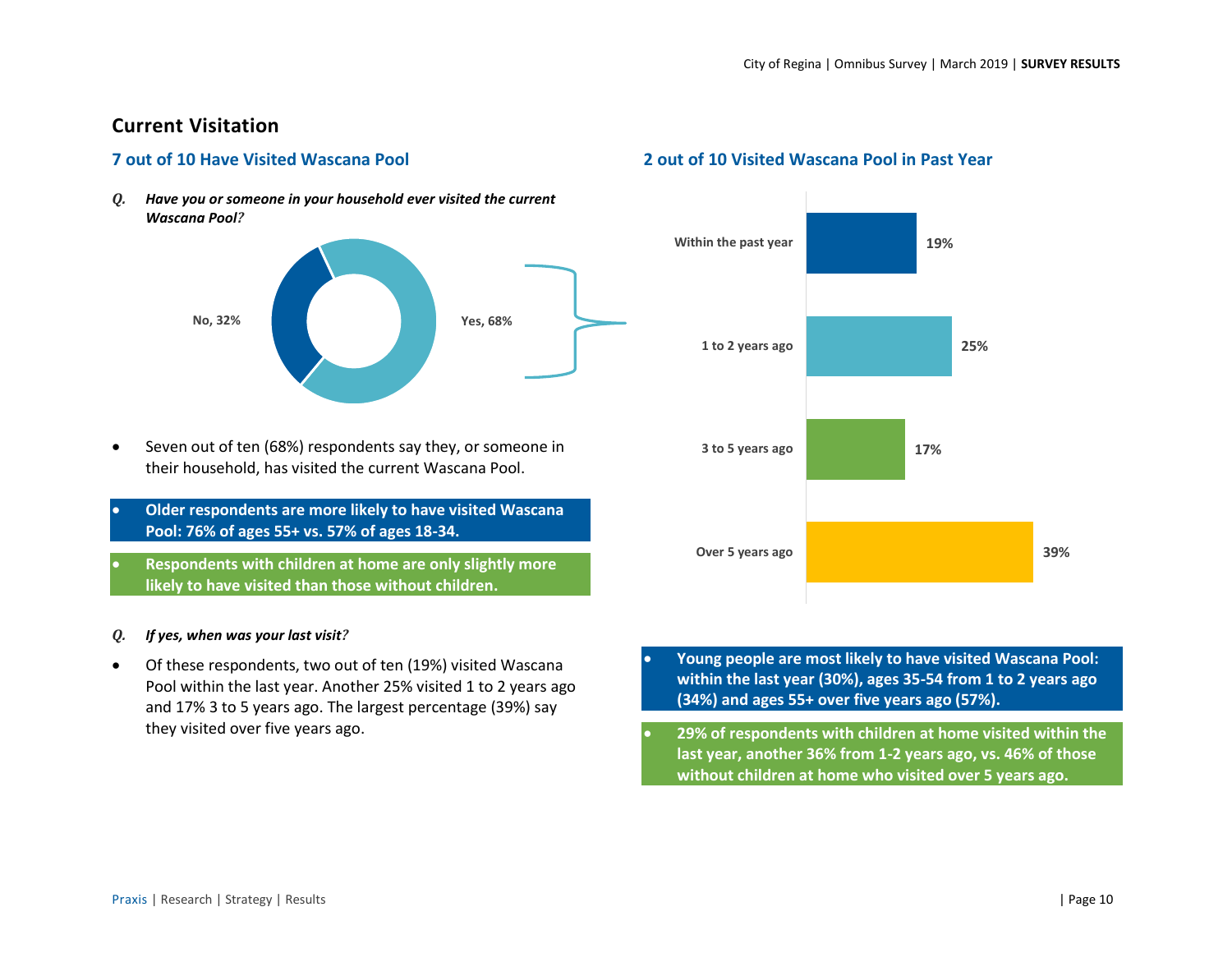## <span id="page-10-0"></span>**Likelihood of Using New Aquatic Facility**

- *Q. How likely will you or someone in your household be to use the new city-wide outdoor aquatic facility at Wascana Park once it opens?*
- Eight out of ten (76%) respondents say they will likely use the new city-wide outdoor aquatic facility at Wascana Park once it opens—included 38% who are 'very likely' to do so.
- Another 15% say they're not very likely to use a new facility, but they are not closing the door completely, while 9% are sure they will not use the new facility.

#### **Age clearly impacts likelihood of use:**

- **94% of young people ages 18-34 are likely to use the new pool—including 52% 'very likely' to use it.**
- **This compares to 78% of ages 35-54 and 55% of ages 55%.**
- **A similar pattern is evident among respondents with children living at home—94% are likely to use the new pool compared to 69% of respondents without children at home.**

#### **8 out of 10 Likely to Use New Wascana Aquatic Facility**

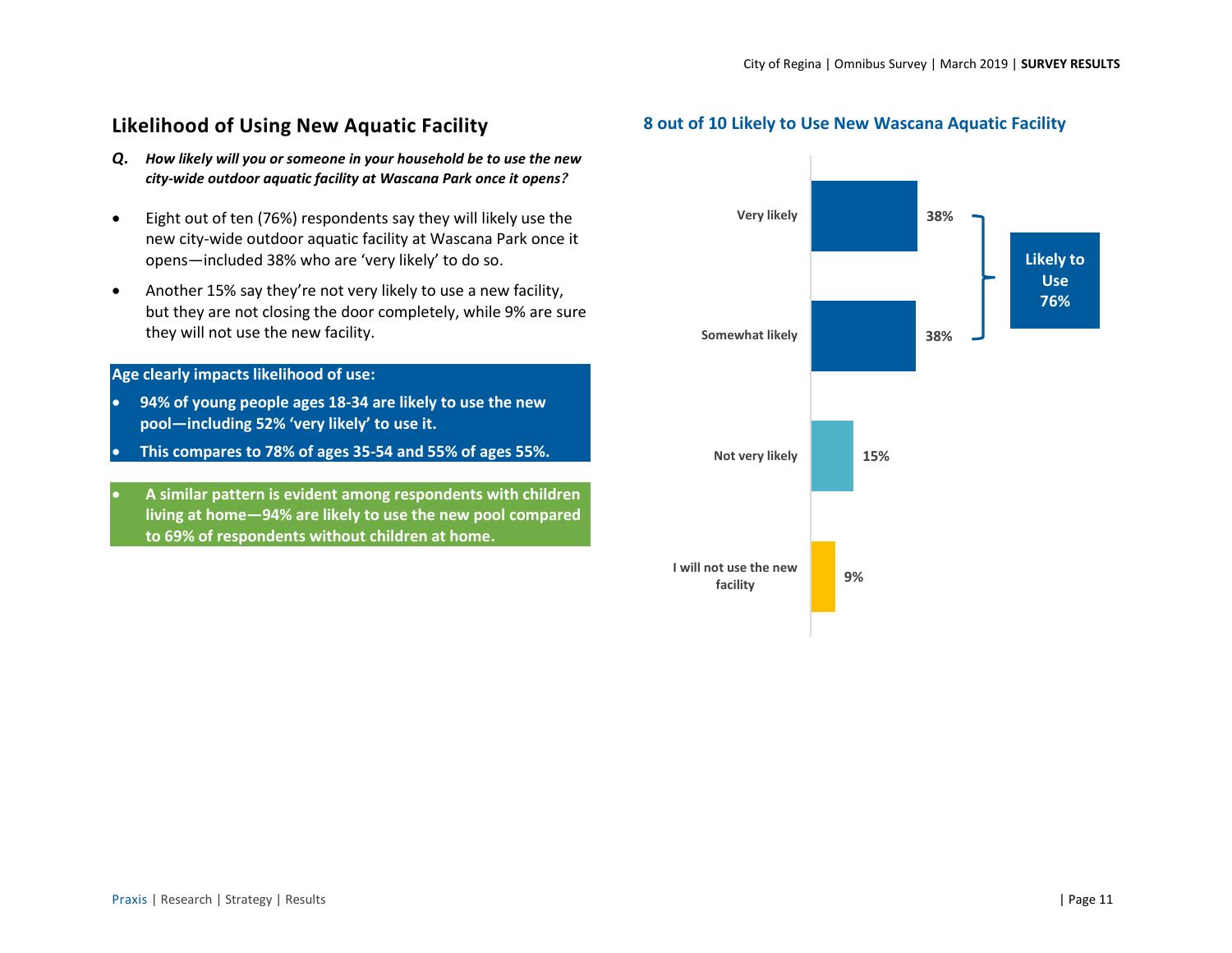#### <span id="page-11-0"></span>**Additional Comments**

- *Q. Are there any other comments you would like to add regarding a new city-wide outdoor aquatic facility as part of the rebuild of the pool in Wascana Park?*
- The majority (63%) of respondents had no additional concerns or comments about the new Wascana aquatic facility.
- Among the few who did offer something, 10% simply said the project 'sounds good' or they're supportive.
- A handful (4%) would like the new facility to minimize its environmental footprint (maybe a smaller facility) or prefer an indoor pool.
- Approximately 3% think it's a waste of taxpayer dollars or are concerned about increasing property taxes.
- Approximately 2% don't think it's a good fit for Wascana, want free/affordable admission or worry that construction will impact public enjoyment of the park.

#### **No One Issue Dominates Public Response to New Facility**

| Sounds good/supportive             | 10% |
|------------------------------------|-----|
| Minimize environmental             | 4%  |
| Prefer indoor pool                 | 4%  |
| <b>Waste of taxpayer dollars</b>   | 3%  |
| Not a good fit for Wascana         | 2%  |
| Free/affordable admission          | 2%  |
| Construction impact on park        | 2%  |
| <b>Must be family friendly</b>     | 1%  |
| Heated, clean pool                 | 1%  |
| Scale/make large enough            | 1%  |
| <b>Provide security</b>            | 1%  |
| Include spray/slide/wave           | 1%  |
| Open late/have adult only time     | 1%  |
| Ample parking/traffic flow         | 1%  |
| <b>Don't involve Brandt</b>        | 1%  |
| Would not use/not interested       | 1%  |
| <b>Ensure accessibility</b>        | 1%  |
| <b>Cost efficient construction</b> | 1%  |
| No response                        |     |

**63%**

*Multiple response allowed*